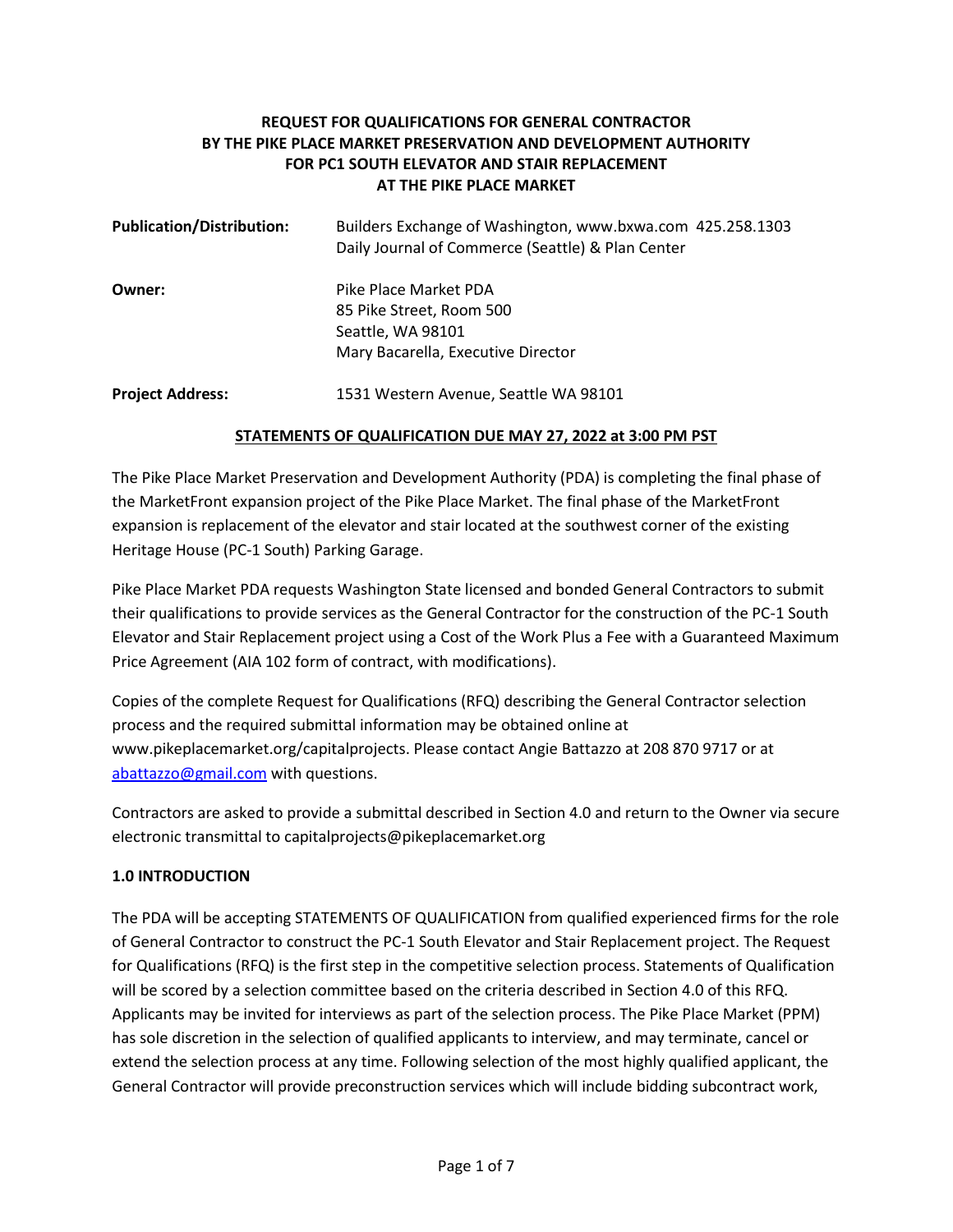estimating the cost of the work, proposing a fee, and negotiating a guaranteed maximum price (GMP) for the work. If the parties cannot agree on a GMP, the negotiations will be terminated, and the PDA reserves the right to begin negotiations with the next highly qualified applicant, or to terminate the process.

#### **2.0 PROJECT DESCRIPTION**

The project is the final phase of the Pike Place Market improvements to connect to the new Waterfront Seattle development projects.

The scope of work includes the replacement of an existing hydraulic elevator with a new electric traction elevator, together with associated building and life safety system improvements to accommodate the new elevator, and the replacement of an exterior metal stairway. This project includes modifying the existing elevator shaft by expanding it to the east on all levels of the garage. All doors to the exterior metal stairs are to be replaced, and the stairs will land at the new elevation of the Alaskan Way sidewalk and right-of-way level adjacent to the Level 2 garage vehicle entrance/exit to Alaskan Way. The existing building is a parking garage structure that must remain operational during the entire project. All work necessary to complete the requirements of the relevant City of Seattle permits, including all controls and life safety systems, are to be completed.

Important site considerations include highly constrained right-of-way access on the western and southern exteriors of the building, active adjacent construction projects with crane activity, and substantial underground utilities. The garage must remain open and functional during construction of this project, and must accommodate high volumes of visitors and tourism activities adjacent to the work zone during the peak tourism season (April through October). In addition to maintaining full operations for the existing garage, the project has other unique coordination requirements associated with the adjacency of the Seattle Aquarium Ocean Pavilion Project, the City of Seattle Office of the Waterfront Main Corridor Project, and the City of Seattle Office of the Waterfront Overlook Walk Project. There will be conditions placed upon the General Contractor regarding access to the project area, with some periods where onsite exterior work will not be allowed to occur.

Please visi[t www.pikeplacemarket.org/capitalprojects](http://www.pikeplacemarket.org/capitalprojects) for further information regarding the project description, scope of work, along with the drawings submitted for permit review.

**Owner Contact: Angela Battazzo** Next Bold Move Phone: 208-870-9717 e-mail: abattazzo@gmail.com

**Architect: Ron Wright, AIA** Ron Wright and Associates/Architects, P.S. Phone: 206.728.4248 e-mail: rwright@rwaa.com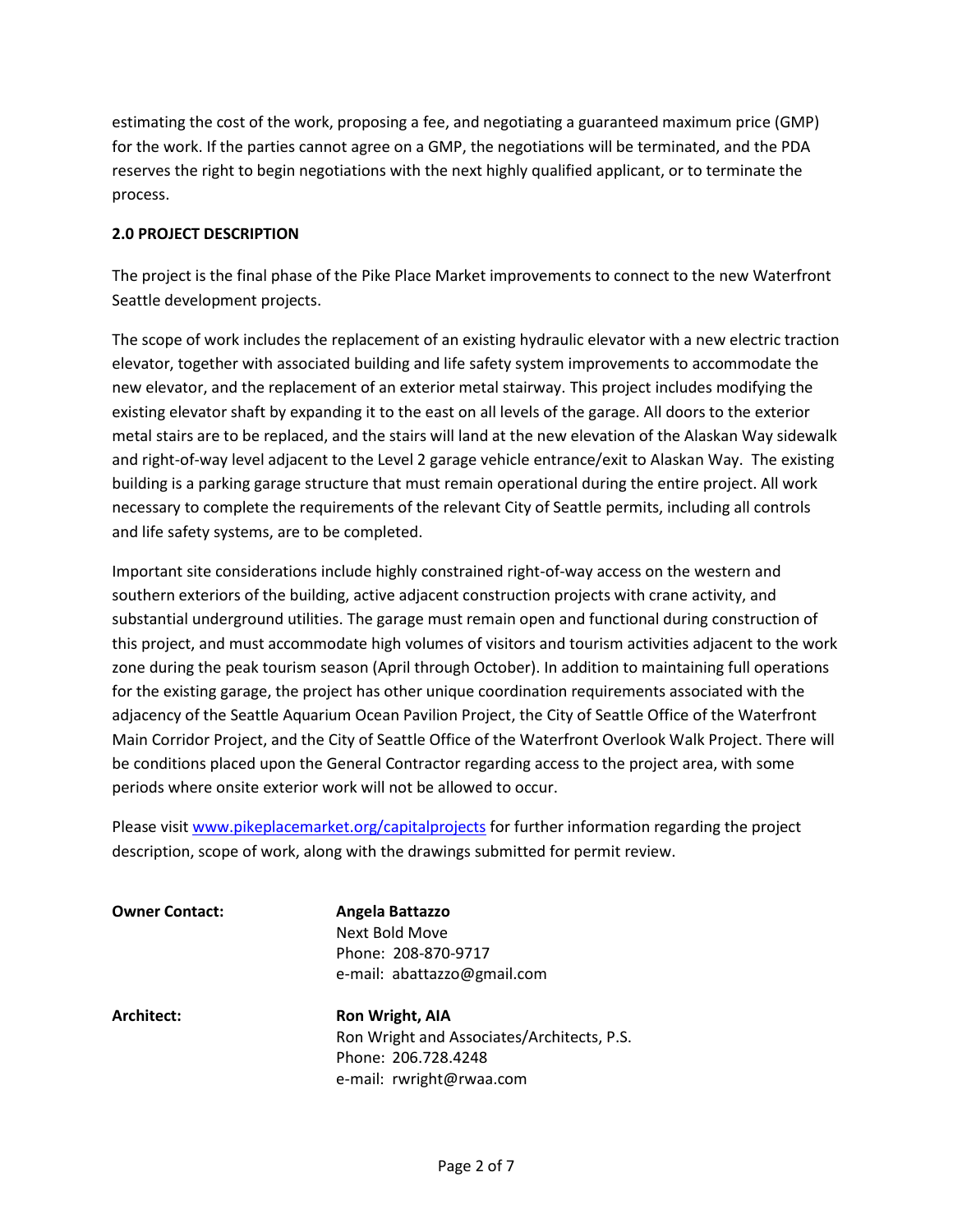### **3.0 TARGET SCHEDULE**

The following is the current planned schedule for project events:

| May 6, 2022<br>May 27, 2022<br>June 3, 2022 | Request for Qualifications advertised in Daily Journal of Commerce<br>Statements are due at 3:00pm<br>Contractor selection made; Final design documents provided to select<br>contractor |
|---------------------------------------------|------------------------------------------------------------------------------------------------------------------------------------------------------------------------------------------|
| June 27, 2022                               | Bidding complete, cost, fee, and GMP proposed; negotiation begins                                                                                                                        |
| July 28, 2022                               | Contract Resolution referred to Pike Place Market PDA council for action                                                                                                                 |
| July/August 2022                            | Notice to Proceed Issued                                                                                                                                                                 |
| <b>July 2023</b>                            | Final project completion                                                                                                                                                                 |

### **4.0 SUBMITTAL INSTRUCTIONS, CONTRACTOR SELECTION AND AWARD PROCESS**

Pike Place Market PDA will select the General Contractor for the project based upon demonstrated willingness to work cooperatively to meet complex schedule and budget requirements, experience, references, and financial stability.

The PDA is looking for a General Contractor that will truly partner with us during the project. The project involves working on a busy parking garage that operates a food bank for low-income residents and neighbors, a receiving area for Market producers and retailers to receive shipments for sale, and an active parking garage that serves Pike Place Market, as well as Seattle Aquarium and Historic Seattle Waterfront visitors. Along with working with PDA staff to deliver a successful project and keep the garage open and accessible to the public, the contractor will be expected to develop relationships with key personnel at the adjacent City of Seattle and Seattle Aquarium construction projects to minimize impacts among the projects where they overlap.

- 4.1 Special considerations for this project include:
	- 1. The project is subject to Washington State Commercial Prevailing Wage Rates.
	- 2. A payment and performance bond from the contractor for 100% of the construction contract price will be a requirement.
	- 3. The estimated cost for construction, exclusive of owner's insurance, completion bond, contingency, and sales taxes was **ESTIMATED** (late 2021) to be +/- \$1,900,000.00.
	- 4. The building permit has been awarded.

4.2 Minimum Required Qualifications:

1. Licensed Contractor in the State of Washington

2. Successful completion as a General Contractor in the last five years of at least one project involving the addition or replacement of an elevator or bank of elevators within an existing building.

- 3. Liability Insurance of at least \$2,000,000
- 4. Availability and willingness to meet the Target Schedule indicated above.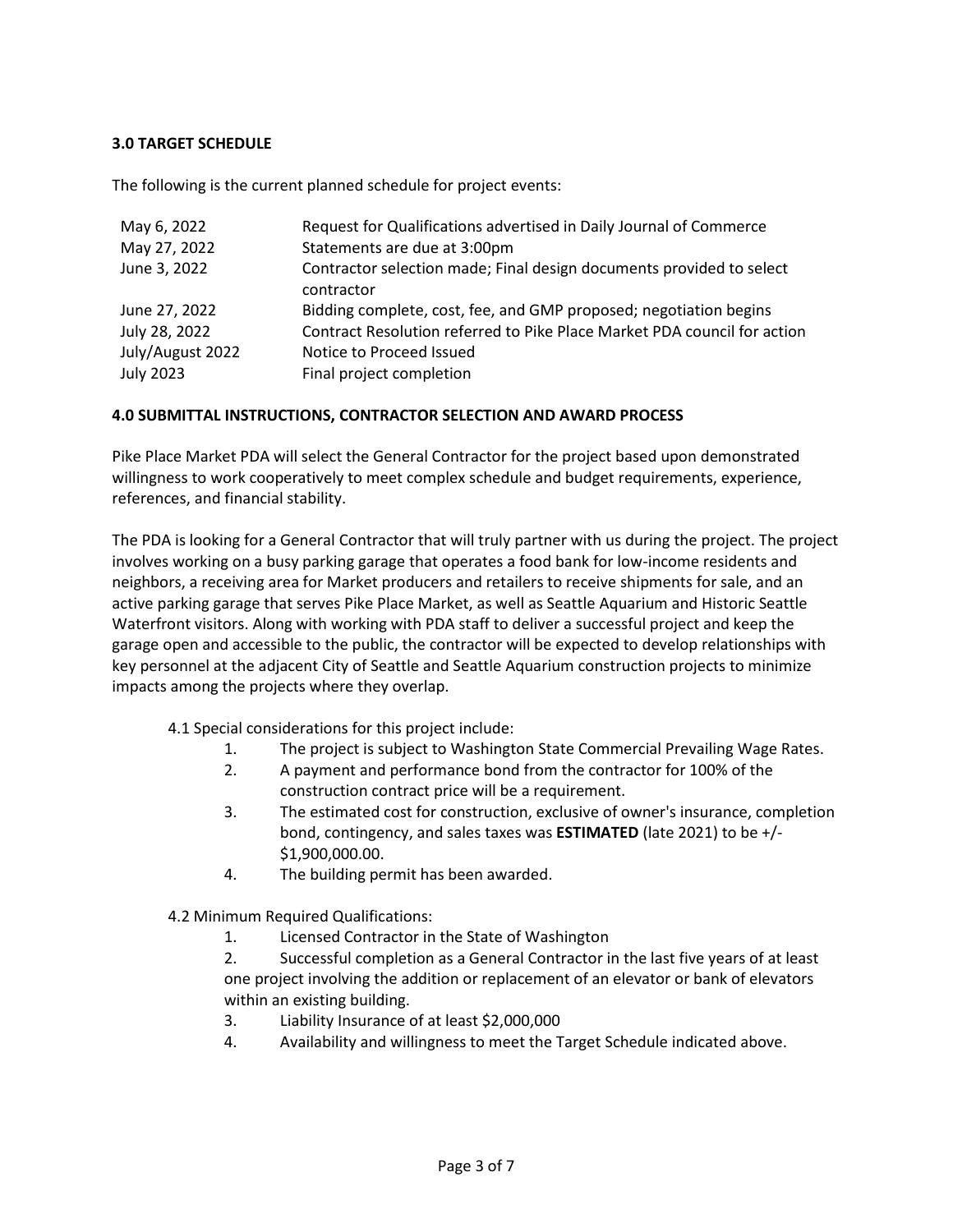### 4.3 Desired Qualifications:

- 1. Assigned Project Manager with experience listed in item #2 above, and successful completion in the last five years of:
	- a. At least two publicly financed projects or community facilities with construction contracts in excess of \$1,000,000.
	- b. At least two publicly financed or community projects that required Washington Commercial Prevailing Wage Rates.
- 2. Company and Project Manager experience with projects funded with public resources.
- 3. Demonstrated ability of Project Manager and Site Superintendent to work with the Architect, Owner and subcontractors to complete projects on schedule and within budget.
- 4. Demonstrated ability to complete projects with complex access requirements, including projects where the general public and/or facility occupants are directly adjacent to the work being performed.
- 5. Availability to provide immediate input to the development team on design, alternative construction materials and methods, and cost saving measures during the preparation of the contract for completing the work.

4.4 Required Submittals—Prepare a submittal package that addresses the information outlined below. On the basis of the evaluation criteria set forth in this RFQ and listed below, contractors submitting proposals will be scored and ranked. If two or more contractors tie in score, or scores are within 3 points, the Selection Committee will invite the highest scoring firms to participate in an interview. All submittals will be kept confidential within the Selection Committee.

Statements of Qualification shall not be longer than 20 letter-sized (8-1/2" x 11") single-sided pages (10 double-sided sheets). Proposers must reply to each of the exhibits listed below in a clear and concise manner. Failure to reply to each and all criterion will result in Statement rejection. Responses must be in the same order as listed, clearly separated and labeled by response. Brevity is preferred. Pay attention to specific requests for information. In considerations of reviewer's time, every effort should be made to avoid duplicating information presented in the Statement.

## **Exhibit A – General Information (5 points)**

- 1. Provide a firm profile indicating the general history of your organization, the number of years your organization has been in business as a Contractor, and any other relevant information to describe your organization.
- 2. Provide the legal status of your organization (i.e., corporation, partnership, etc.).
- 3. Provide a copy of your current Washington State General Contractor's License.

## **Exhibit B – Financial and Performance Information (5 points)**

- 1. Provide a financial statement, including your organization's latest balance sheet and income statement showing the following items:
	- a. Current Assets (e.g., cash, joint venture accounts, accounts receivable, notes receivable, accrued income, deposits, materials inventory and prepaid expenses);
	- b. Net Fixed Assets;
	- c. Other Assets;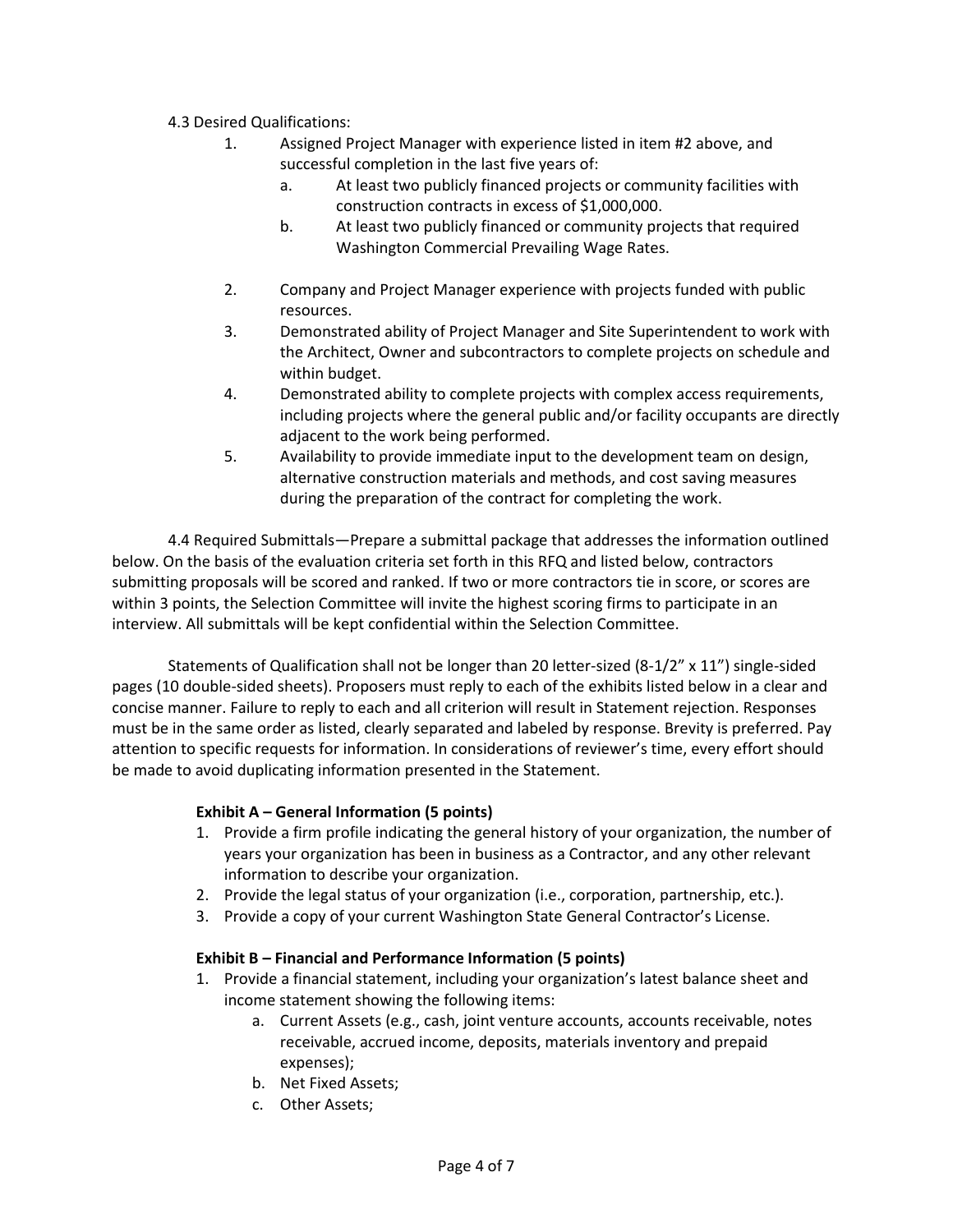- d. Current Liabilities (e.g., accounts payable, notes payable, accrued expenses, provision for income taxes, advances, accrued salaries and accrued payroll taxes); and
- e. Other Liabilities (e.g., capital, capital stock, authorized and outstanding shares par values, earned surplus and retained earnings).
- 2. Claims and Suits
	- a. Has your organization ever failed to complete any work awarded to it?
	- b. Are there any judgments, claims, arbitration proceedings, or suits pending or outstanding against your organization or its officers?
	- c. Has your organization filed any lawsuits or requested arbitration with regard to construction contracts within the last five years?
	- d. If the answer is yes to any of the above questions, provide a response that describes the details.

### **Exhibit C – Project-Specific Information (40 points)**

- 1. Provide the proposed team leaders (Project Manager, Site Superintendent, and any other lead positions). Provide brief resume information for each.
- 2. Describe your approach regarding completion of work using a cost plus type of agreement, including your method for determining markups, general conditions, overhead and profit, etc.
- 3. Identify your proposed rates for all markups on the base construction bid including: general conditions, overhead and profit, bonds and any other markups. If they differ, please identify the rates for all markups on change orders.
- 4. Provide a brief summary describing how your organization will ensure competitive solicitation of subcontractor bids. Please describe how you will encourage using women and minority owned disadvantaged business enterprises, as described in Section 6.0, below.

#### **Exhibit D – Past Project Experience (30 points)**

- 1. Provide a list of completed or in-progress projects, specific to the last 5 years, that demonstrate your experience with the Minimum and Desired Qualifications stated above, specifically identifying projects with elevators and projects with complex construction logistics. For each project listed, provide the following:
	- a. Name of project and date of completion (or planned date for completion);
	- b. Amount of contract;
	- c. Brief description of the scope of work, including subcontracts;
	- d. Percentage of the cost of the work performed by your own forces;
	- e. Please note if the project required Washington State Prevailing Wages.

4.5 The Pike Place Market PDA reserves the right to conduct interviews as part of the selection process. Interviews will be scored, and the interview and proposal scores will be added together. The firm with the highest score will be invited to provide bidding services and estimate a GMP for the work. Final contract documents will be provided at that time.

4.6 **Construction contract negotiations will take place prior to execution of the Cost of the Work plus a Fee with a Guaranteed Maximum Price contract type, consistent with AIA Document A102, with modifications.** The Contractor's proposed GMP estimate shall be completed no later than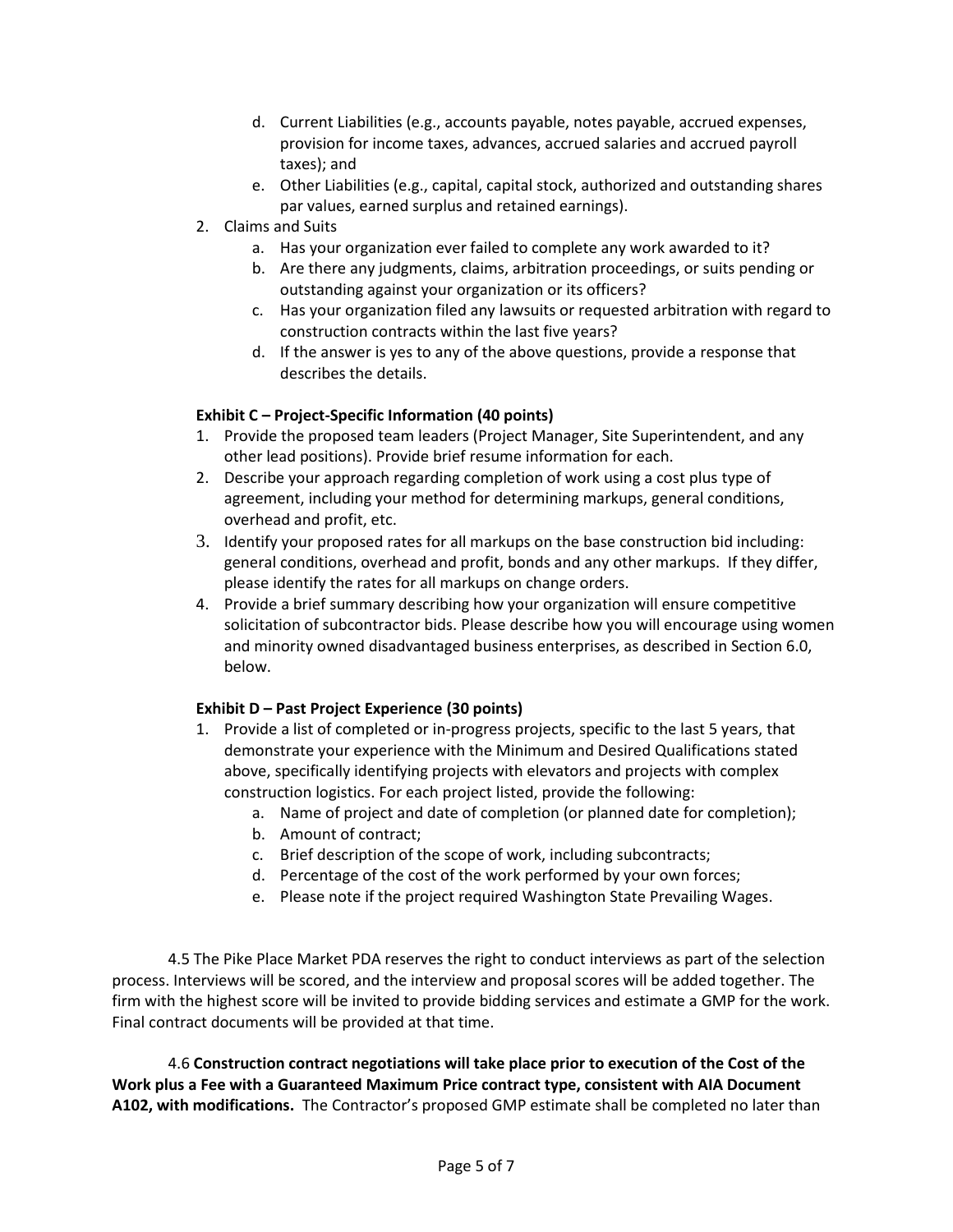three weeks after receiving final contract documents. Construction contract negotiations will be complete within 45 days of receipt of the GMP estimate. Should the Contractor and the PDA not agree on a satisfactory GMP that the PDA determines to be fair, reasonable, and within the available funds, the PDA may suspend or cancel the negotiations, and begin to negotiate with the next highest ranked firm or terminate the process. Should the PDA choose to suspend or cancel the negotiations upon failure to achieve a GMP, such suspension or cancellation will be effective upon receipt of written notification to the Contractor.

4.7 The Pike Place Market PDA intends to reimburse the selected contractor a fee up to \$9,500.00 to complete bidding activities, estimate the cost of the work, and establish a guaranteed maximum price for the work—collectively referred to as "preconstruction services."

## **5.0 SUBMITTAL DEADLINE**

**One electronic copy containing the documents listed in Section 4.4 is to be submitted via secure transmittal to capitalprojects@pikeplacemarket.org no later than 3:00pm on Friday, May 27, 2022.**  Statements of Qualification shall not be longer than 20 letter-sized (8-1/2"x11"), single-sided pages (10 double-sided sheets). Faxed or physical copies of the Statement of Qualifications will not be accepted.

If there are questions about submittal requirements, please contact the owner contact listed in Section 2.0 by email or phone. Questions submitted within 48 hours of the submittal deadline will not be answered.

Any addenda issued for this RFQ will be published at the following website address: www.pikeplacemarket.org/capitalprojects. Contractors are responsible for checking the website prior to submission of Statements for any addenda. If you are unable to download the addenda, you may contact the owner contact referred to above.

## **6.0 AFFIRMATIVE EFFORTS REQUIREMENTS**

In order to encourage the hiring of women and minority group members in the subcontracting of public works, goods or services from qualified women and minority businesses, the Pike Place Market PDA strongly encourages the contractor comply with Affirmative Efforts provisions in the Seattle Municipal Code (SMC) Chapter 20.42.050.

#### **7.0 BACKGROUND—About the Pike Place Market**

Pike Place Market is one of the oldest continuously operating farmers markets in the nation. It is the only public market in the nation to include low-income housing and the only historic district in the enation formed by citizen vote. The Market was formed int 1907 out of citizen outrage at the cost of onions and subsequently saved from the urban renewal wrecking ball in the 1971 by a citizen initiative The Market's original motto, Meet the Producer, still blazes above the main entrance. The Market is visited by 15 million people each year, making it one of the most popular visitor destinations in Washington State.